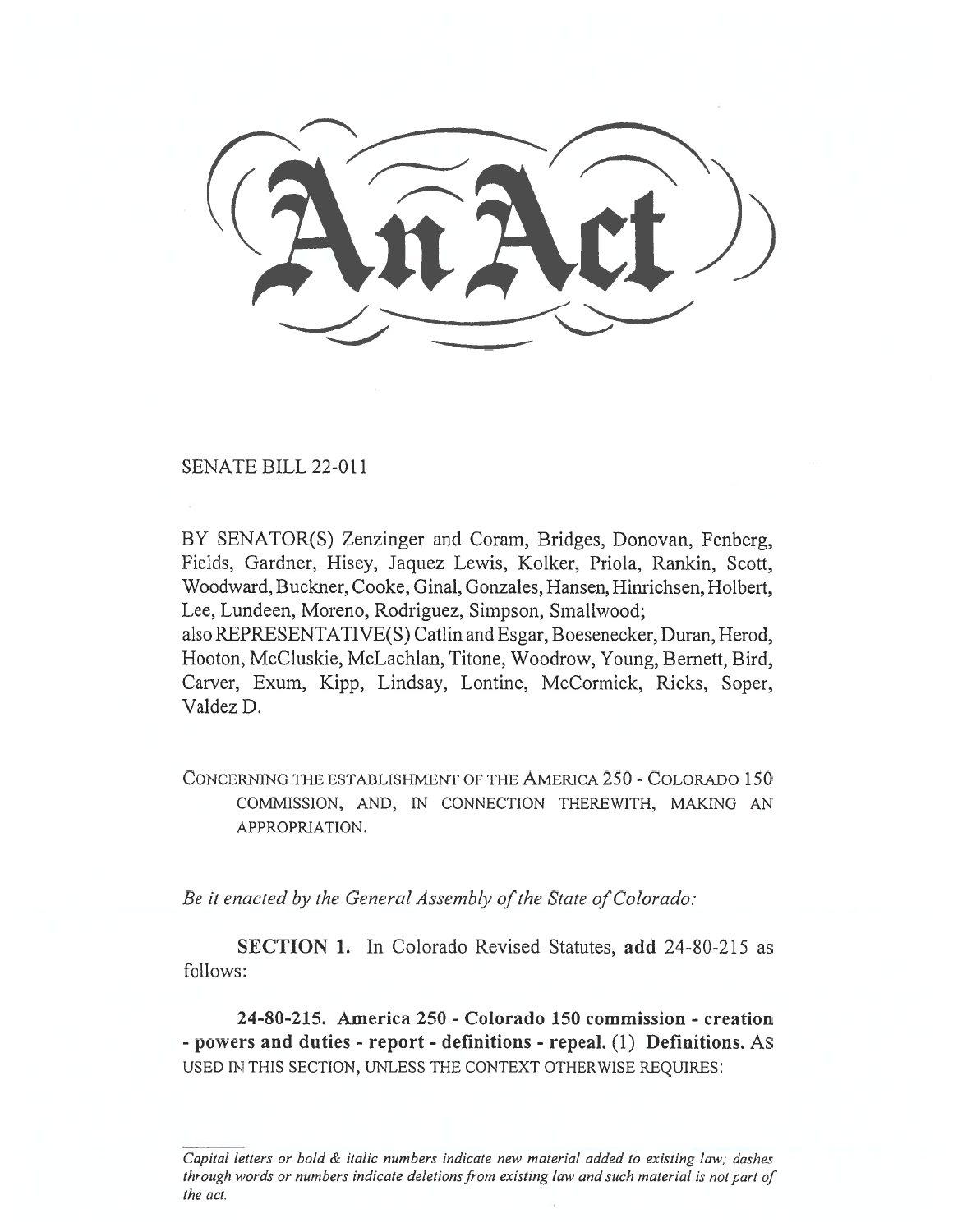(a) "COMMISSION" MEANS THE AMERICA 250 - COLORADO 150 COMMISSION CREATED IN THIS SECTION.

(b) "EXECUTIVE DIRECTOR" MEANS THE EXECUTIVE DIRECTOR OF HISTORY COLORADO.

(c) "HISTORY COLORADO" MEANS THE STATE HISTORICAL SOCIETY ESTABLISHED IN SECTION 24-80-201.

(2) Commission created. THE AMERICA 250 - COLORADO 150 COMMISSION IS CREATED IN HISTORY COLORADO TO DEVELOP PROGRAMS AND PLAN FOR THE OFFICIAL OBSERVANCE ACROSS COLORADO OF THE SEMIQUINCENTENNIAL ANNIVERSARY OF THE FOUNDING OF THE UNITED STATES, AS MARKED BY THE DECLARATION OF INDEPENDENCE IN 1776, AND THE SESQUICENTENNIAL ANNIVERSARY OF COLORADO STATEHOOD.

(3) Membership and appointments. (a) THE COMMISSION CONSISTS OF ELEVEN VOTING MEMBERS AS FOLLOWS:

(I) THE EXECUTIVE DIRECTOR OR THE EXECUTIVE DIRECTOR'S DESIGNEE;

(II) A REPRESENTATIVE OF THE UTE MOUNTAIN UTE TRIBE, DESIGNATED BY THE UTE MOUNTAIN UTE TRIBAL COUNCIL;

(III) A REPRESENTATIVE OF THE SOUTHERN UTE INDIAN TRIBE, DESIGNATED BY THE SOUTHERN UTE TRIBAL COUNCIL;

(IV) THE DIRECTOR OF THE COLORADO TOURISM OFFICE CREATED IN SECTION 24-49.7-103 OR THE DIRECTOR'S DESIGNEE;

(V) THE COMMISSIONER OF EDUCATION OR THE COMMISSIONER'S DESIGNEE; AND

(VI) SIX MEMBERS APPOINTED BY THE GOVERNOR, AS FOLLOWS:

(A) ONE MEMBER REPRESENTING THE COLORADO PHILANTHROPIC COMMUNITY;

(B) ONE MEMBER REPRESENTING THE COLORADO BUSINESS

PAGE 2-SENATE BILL 22-011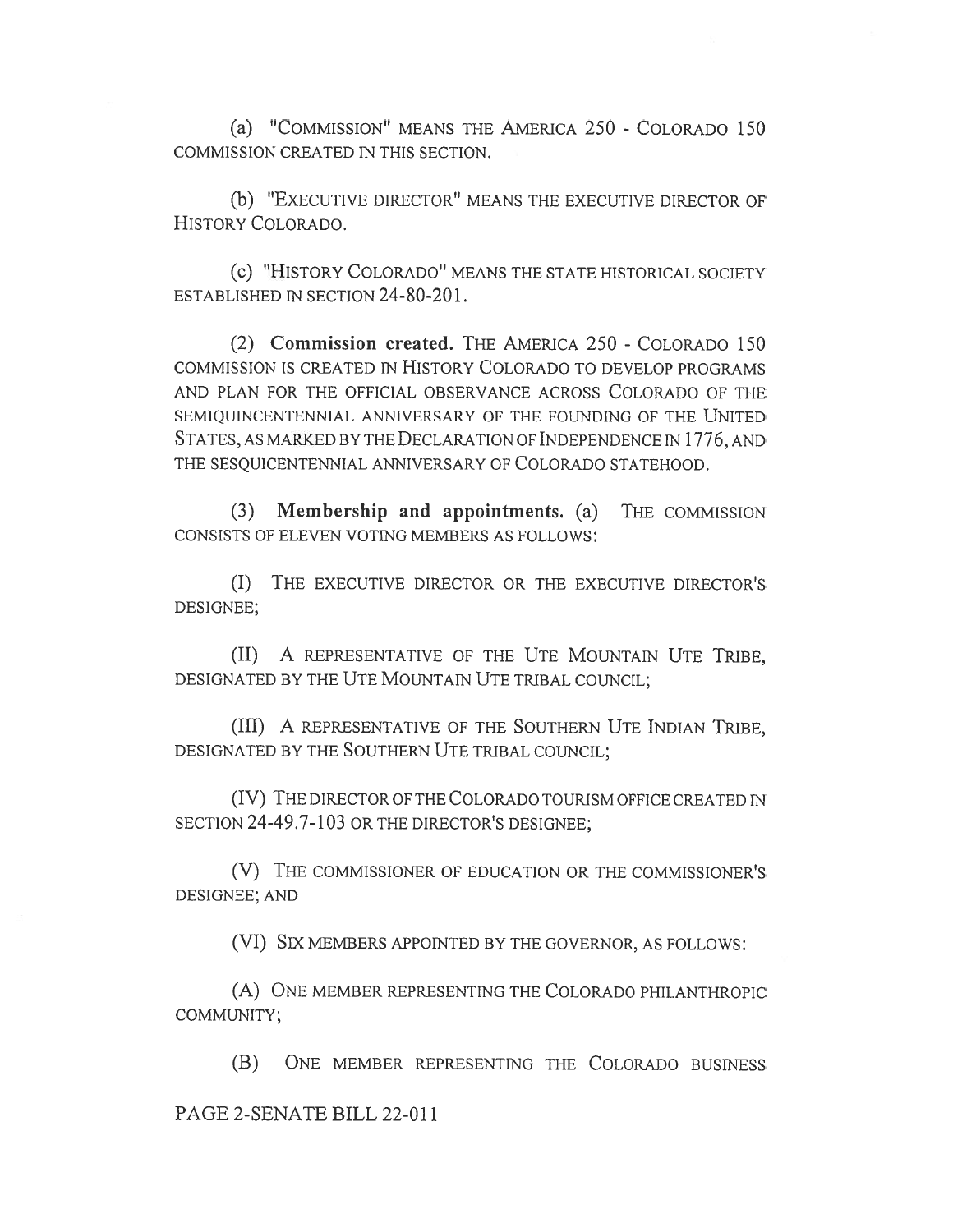COMMUNITY;

(C) ONE MEMBER FROM A LOCAL HISTORICAL SOCIETY OR MUSEUM;

(D) ONE MEMBER WITH EXPERIENCE IN THE STUDY AND DOCUMENTATION OF THE HISTORY OF BLACK COMMUNITIES IN COLORADO;

(E) ONE MEMBER WITH EXPERIENCE IN THE STUDY AND DOCUMENTATION OF THE HISTORY OF LATINO COMMUNITIES IN COLORADO; AND

(F) ONE MEMBER WITH EXPERIENCE IN THE STUDY AND DOCUMENTATION OF THE HISTORY OF ASIAN AMERICAN COMMUNITIES IN COLORADO.

(b) THE GOVERNOR SHALL MAKE APPOINTMENTS TO THE COMMISSION ON OR BEFORE SEPTEMBER 1, 2022. IN MAKING APPOINTMENTS, THE GOVERNOR SHALL ATTEMPT TO ENSURE THAT THE MEMBERS REPRESENT THE GEOGRAPHIC DIVERSITY OF THE STATE.

(c) EACH APPOINTED MEMBER OF THE COMMISSION SERVES AT THE PLEASURE OF THE GOVERNOR. THE TERM OF APPOINTMENT IS FOR THE DURATION OF THE COMMISSION'S EXISTENCE. IN THE EVENT OF A VACANCY, THE GOVERNOR SHALL APPOINT A NEW MEMBER FOR THE REMAINDER OF THE TERM. AN APPOINTMENT TO FILL A VACANCY IS SUBJECT TO THE REQUIREMENTS SET FORTH FOR THE VACANT POSITION IN THIS SUBSECTION (3).

(d) THE COMMISSION SHALL CHOOSE OFFICERS FROM AMONG ITS MEMBERS, INCLUDING TWO CO-CHAIRS. ONE CO-CHAIR SHALL LEAD EFFORTS RELATED TO THE SEMIQUINCENTENNIAL ACTIVITIES IN THE STATE, AND ONE CO-CHAIR SHALL LEAD EFFORTS RELATED TO THE SESQUICENTENNIAL ACTIVITIES IN THE STATE.

(e) MEMBERS OF THE COMMISSION SERVE WITHOUT COMPENSATION; EXCEPT THAT EACH MEMBER WHO IS NOT AN EMPLOYEE OF THE STATE IS ENTITLED TO REIMBURSEMENT FOR ACTUAL AND NECESSARY EXPENSES INCURRED IN THE DISCHARGE OF THE MEMBER'S OFFICIAL DUTIES.

(f) MEMBERS OF THE COMMISSION MAY PARTICIPATE REMOTELY IN

## PAGE 3-SENATE BILL 22-011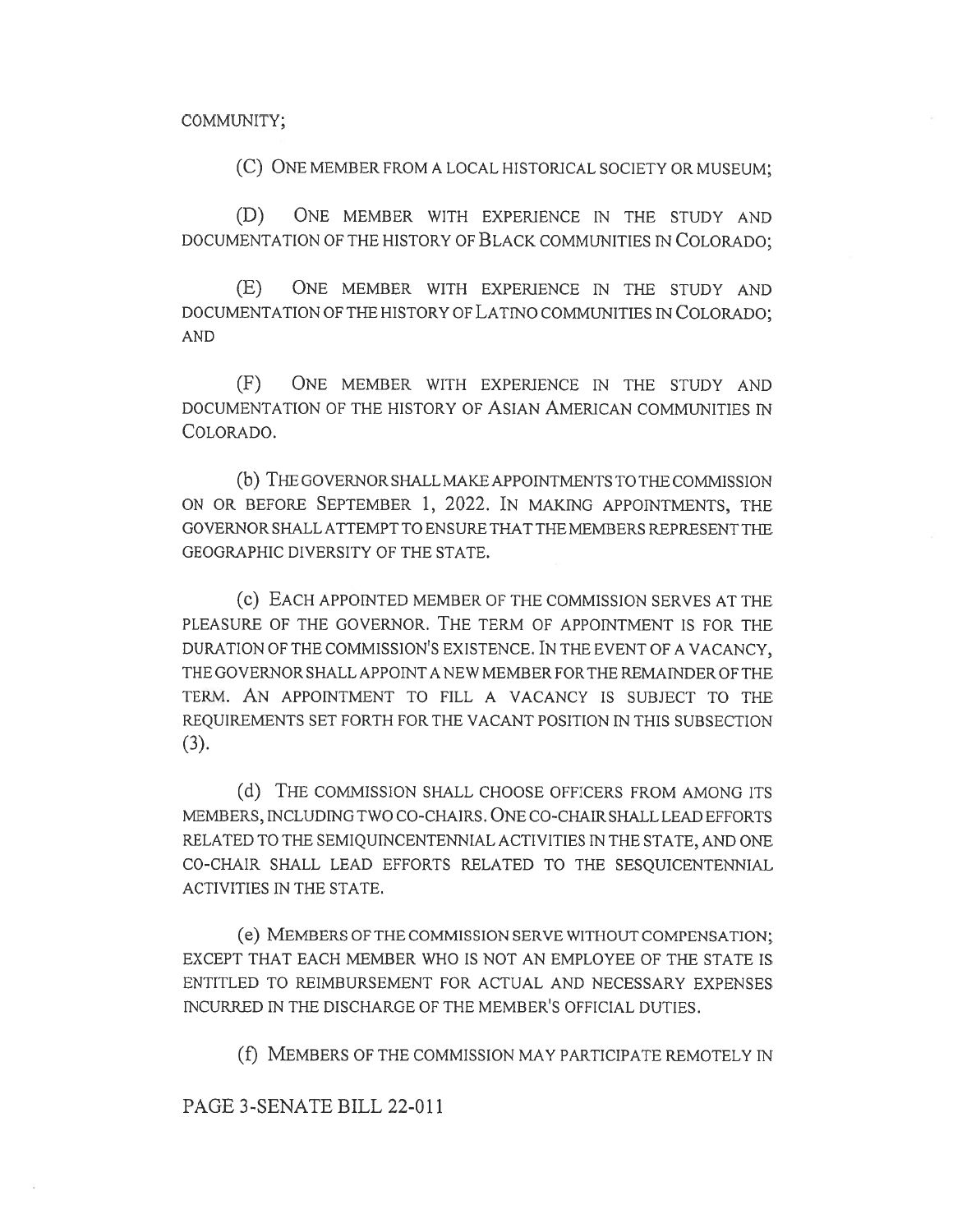COMMISSION MEETINGS AND OTHER ACTIVITIES, INCLUDING BY TELEPHONE OR VIDEO CONFERENCE. REMOTE PARTICIPATION IN COMMISSION MEETINGS SHALL BE NOTED IN THE MEETING MINUTES.

(4) Powers and duties. (a) THE COMMISSION SHALL:

(I) DEVELOP AND PROMOTE PLANS FOR STATEWIDE RECOGNITION OF THE TWO HUNDRED FIFTIETH ANNIVERSARY OF THE FOUNDING OF THE UNITED STATES AND THE ONE HUNDRED FIFTIETH ANNIVERSARY OF COLORADO STATEHOOD BETWEEN JULY I, 2025, AND DECEMBER 31, 2026, INCLUDING BUT NOT LIMITED TO:

(A) HISTORICAL ACTIVITIES;

(B) THE CREATION AND PUBLICATION OF HISTORICAL DOCUMENTS;

(C) COOPERATION WITH AGENCIES RESPONSIBLE FOR THE PRESERVATION OR RESTORATION OF HISTORIC SITES, BUILDINGS, ART, AND ARTIFACTS;

(D) EDUCATIONAL OPPORTUNITIES FOR COLORADO YOUTH TO UNDERSTAND THEIR HISTORIC ROOTS IN THE UNITED STATES AND COLORADO;

(E) THE PROMOTION OF SCHOLARSHIP AND RESEARCH THAT ILLUMINATES THE HISTORY OF THE AMERICAN WEST AND COLORADO WITHIN THE LARGER STORY OF THE UNITED STATES;

(F) THE ARRANGEMENT OF APPROPRIATE PUBLIC CEREMONIES; AND

(G) COMMEMORATIVE EVENTS, SUPPORTED BY A COMPREHENSIVE MARKETING AND TOURISM CAMPAIGN;

(II) IDENTIFY STATEWIDE AND LOCAL COMMUNITY PARTNERS TO PROVIDE LOCAL OPPORTUNITIES FOR PUBLIC DISCUSSION, COMMEMORATIVE EVENTS, AND HISTORICAL AND EDUCATIONAL ACTIVITIES REGARDING THE FOUNDING OF THE UNITED STATES AND THE SUBSEQUENT TWO HUNDRED FIFTY YEARS AND THE ADVENT OF COLORADO STATEHOOD AND THE SUBSEQUENT ONE HUNDRED FIFTY YEARS;

PAGE 4-SENATE BILL 22-011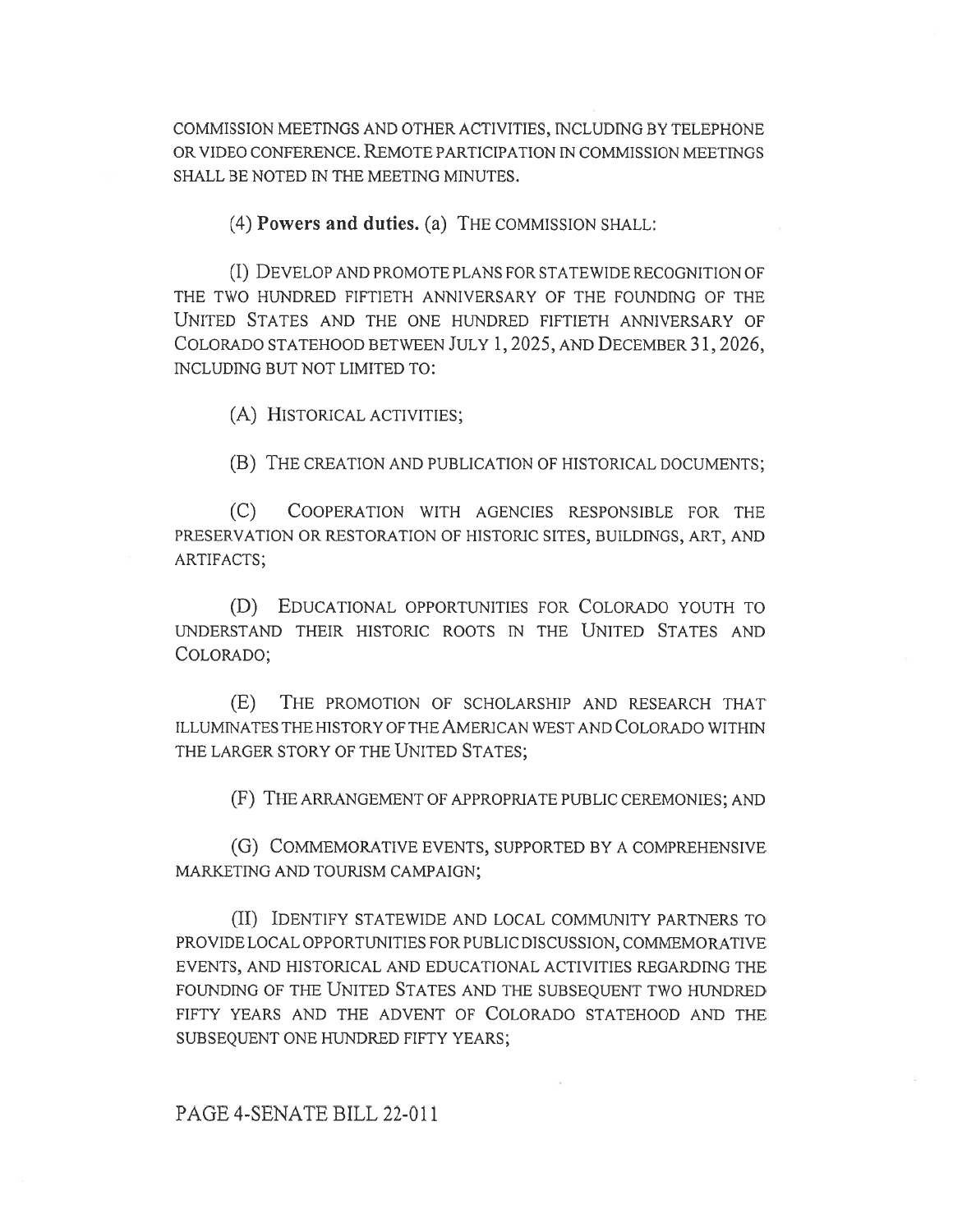(III) COOPERATE WITH AND REPRESENT THE STATE IN OFFICIAL DEALINGS WITH THE UNITED STATES SEMIQUINCENTENNIAL COMMISSION AND THE AMERICA250 FOUNDATION;

(IV) IDENTIFY, CELEBRATE, AND BUILD KNOWLEDGE AROUND THE HISTORY OF BLACK COMMUNITIES, INDIGENOUS COMMUNITIES, COMMUNITIES OF COLOR, WOMEN, AND PEOPLE WITH DISABILITIES IN THE HISTORY AND DEVELOPMENT OF THE UNITED STATES AND THE STATE OF COLORADO, INCLUDING THE HISTORY THAT PRE-DATES THE FOUNDING OF BOTH NATION AND STATE; AND

(V) ENSURE THAT THE ACTIVITIES OF THE COMMISSION REPRESENT THE GEOGRAPHIC AND DEMOGRAPHIC DIVERSITY OF THE STATE, ARE ACCESSIBLE TO PEOPLE WITH DISABILITIES, AND ARE, TO THE EXTENT POSSIBLE, ACCESSIBLE TO COMMUNITIES ACROSS THE STATE ON AN EQUITABLE BASIS.

(b) IN CARRYING OUT ITS DUTIES, THE COMMISSION MAY:

(I) COORDINATE AND ENGAGE IN SEMIQUINCENTENNIAL OR SESQUICENTENNIAL INITIATIVES PROPOSED OR UNDERTAKEN BY ANY PUBLIC OR NONPUBLIC PERSON OR ENTITY; AND

(II) CONSULT WITH AND SEEK GUIDANCE, INFORMATION, AND SUPPORT FROM STAKEHOLDERS ACROSS THE STATE, INCLUDING THROUGH THE ESTABLISHMENT OF SUBCOMMITTEES IN ACCORDANCE WITH SUBSECTION (5) OF THIS SECTION.

(5) Advisory panel and subcommittees. (a) (I) THE COMMISSION SHALL ESTABLISH AN ADVISORY PANEL TO CONSULT WITH THE COMMISSION ON REGIONAL ACTIVITIES CELEBRATING THE HISTORY AND CULTURE OF REGIONS ACROSS THE STATE. THE CO-CHAIRS OF THE COMMISSION SHALL APPOINT WITH THE ADVICE AND CONSENT OF THE COMMISSION ONE MEMBER TO THE ADVISORY PANEL FROM EACH OF THE EIGHT TOURISM REGIONS OF THE STATE, AS DEFINED BY THE COLORADO TOURISM OFFICE CREATED IN SECTION 24-49.7-103. THE CO-CHAIRS OF THE COMMISSION SHALL MAKE APPOINTMENTS TO THE ADVISORY PANEL ON OR BEFORE DECEMBER 1,2022.

(II) THE TERM OF APPOINTMENT TO THE ADVISORY PANEL IS FOR THE DURATION OF THE PANEL'S EXISTENCE. MEMBERS OF THE ADVISORY PANEL

PAGE 5-SENATE BILL 22-011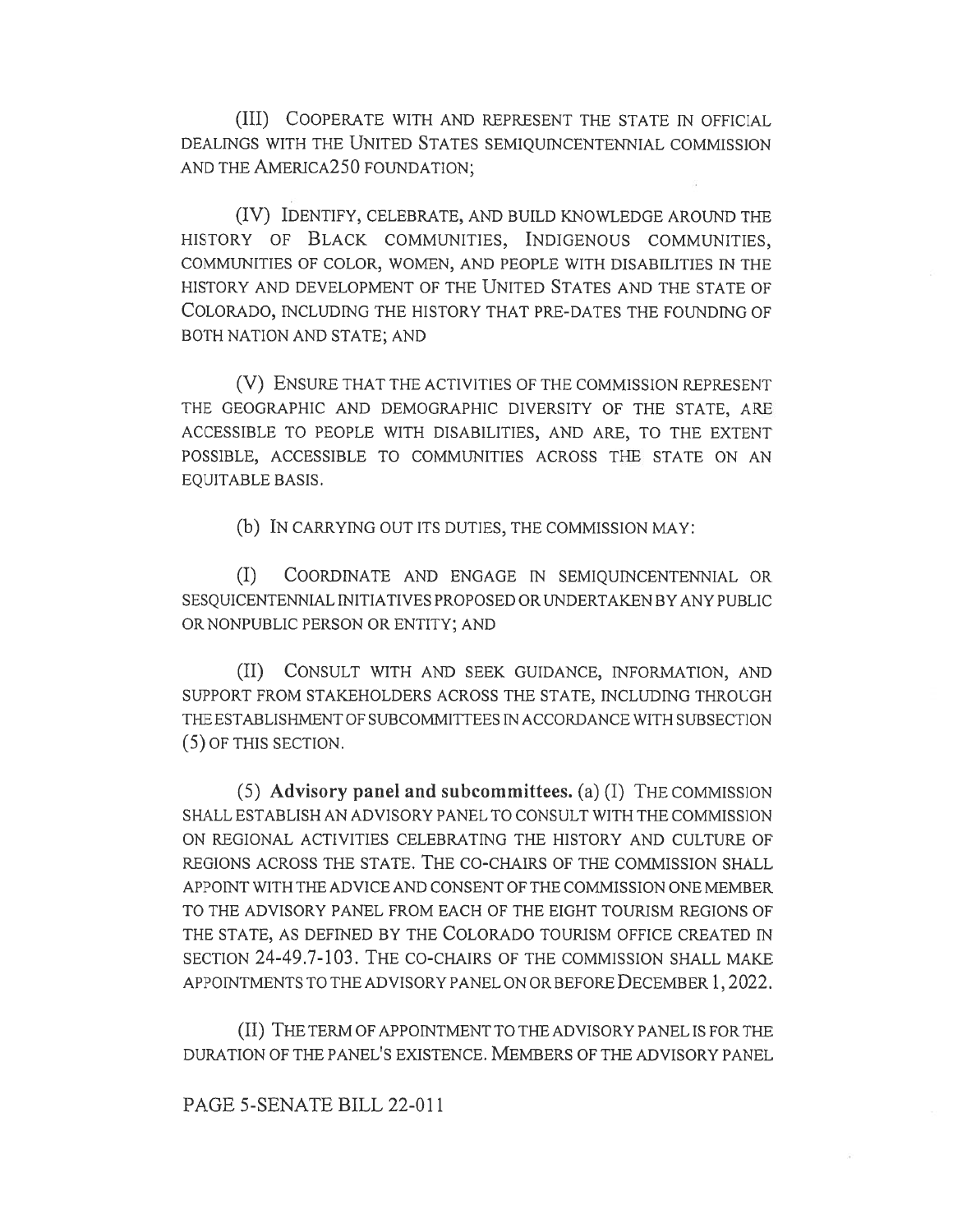SERVE AT THE PLEASURE OF THE CO-CHAIRS OF THE COMMISSION. IN THE EVENT OF A VACANCY, THE CO-CHAIRS SHALL APPOINT A NEW MEMBER FOR THE REMAINDER OF THE TERM, SUBJECT TO THE REQUIREMENTS FOR THE VACANT POSITION SET FORTH IN SUBSECTION  $(5)(a)(I)$  OF THIS SECTION.

(III) MEMBERS OF THE ADVISORY PANEL SERVE WITHOUT COMPENSATION BUT ARE ENTITLED TO REIMBURSEMENT FOR ACTUAL AND NECESSARY EXPENSES INCURRED IN THE DISCHARGE OF THE MEMBERS' DUTIES. MEMBERS OF THE ADVISORY PANEL MAY PARTICIPATE IN MEETINGS AND ACTIVITIES OF THE PANEL REMOTELY, INCLUDING THROUGH TELEPHONE OR VIDEO CONFERENCE. REMOTE PARTICIPATION IN ADVISORY PANEL MEETINGS SHALL BE NOTED IN THE MEETING MINUTES.

(b) (I) THE COMMISSION MAY ESTABLISH ADDITIONAL SUBCOMMITTEES TO HELP CARRY OUT THE COMMISSION'S DUTIES, INCLUDING THE DEVELOPMENT OF PROGRAMMING AND EVENTS ON A REGIONAL OR THEMATIC BASIS.

(II) WHEN ESTABLISHING A SUBCOMMITTEE, THE COMMISSION SHALL SET FORTH THE PURPOSE OF THE SUBCOMMITTEE AND ITS MEMBERSHIP, DUTIES, AND DURATION.

(III) THE CO-CHAIRS OF THE COMMISSION SHALL APPOINT THE MEMBERS OF A SUBCOMMITTEE WITH THE ADVICE AND CONSENT OF THE COMMISSION. THE CO-CHAIRS MAY APPOINT INDIVIDUALS WHO ARE NOT MEMBERS OF THE COMMISSION TO SERVE ON A SUBCOMMITTEE. MEMBERS OF A SUBCOMMITTEE SERVE FOR THE DURATION OF THE SUBCOMMITTEE'S EXISTENCE.

(IV) MEMBERS OF A SUBCOMMITTEE SERVE WITHOUT COMPENSATION, BUT ARE ENTITLED TO REIMBURSEMENT FOR ACTUAL AND NECESSARY EXPENSES INCURRED IN THE DISCHARGE OF THE MEMBERS' DUTIES. MEMBERS OF A SUBCOMMITTEE MAY PARTICIPATE IN MEETINGS AND ACTIVITIES OF THE SUBCOMMITTEE REMOTELY, INCLUDING THROUGH TELEPHONE OR VIDEO CONFERENCE. REMOTE PARTICIPATION IN SUBCOMMITTEE MEETINGS SHALL BE NOTED IN THE MEETING MINUTES.

(6) Meetings. THE COMMISSION SHALL HOLD ITS FIRST MEETING ON OR BEFORE NOVEMBER 1, 2022, AND SHALL MEET THEREAFTER UPON THE CALL OF EITHER OF THE CO-CHAIRS.

## PAGE 6-SENATE BILL 22-011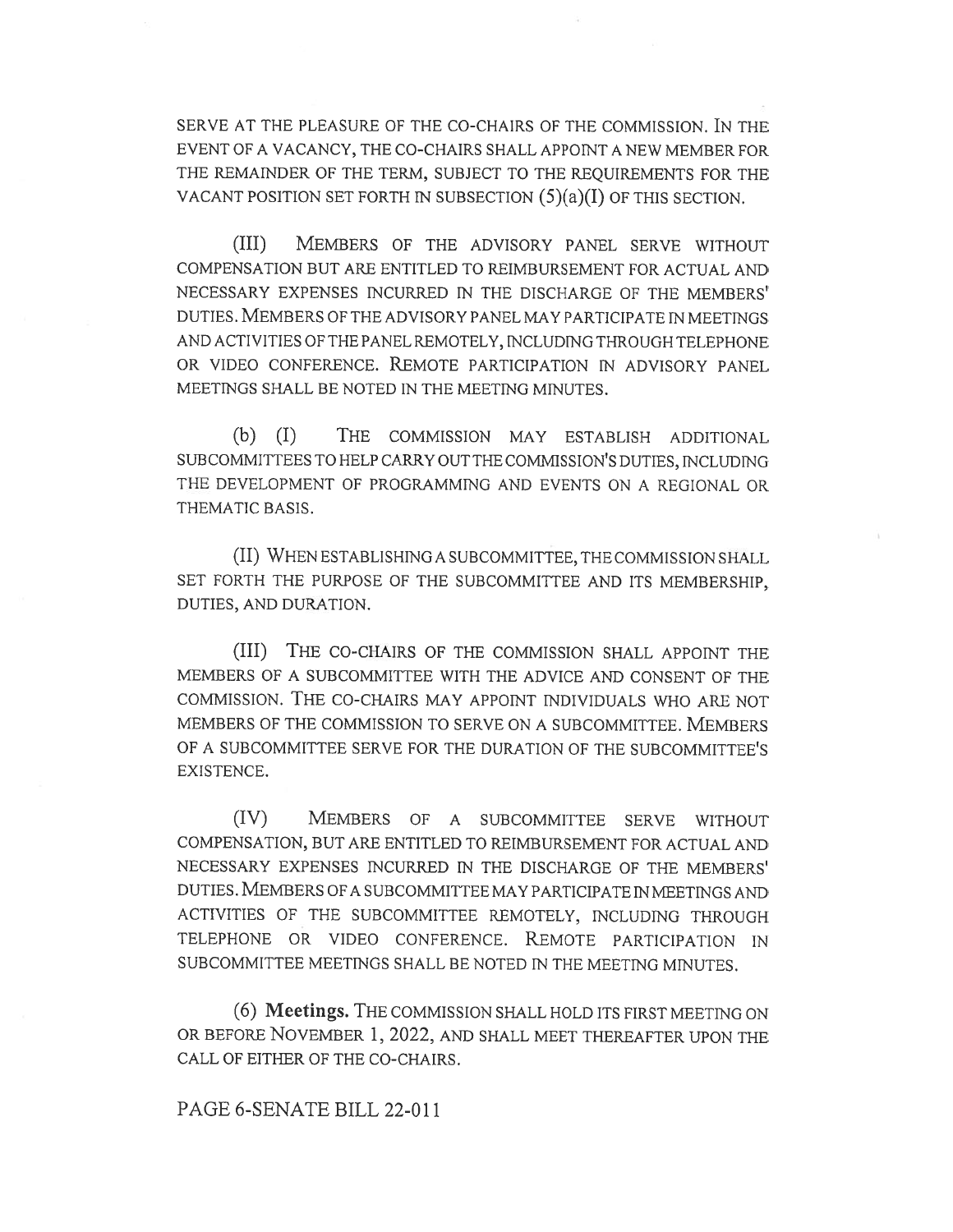(7) Staff support. UPON REQUEST BY THE COMMISSION, HISTORY COLORADO SHALL PROVIDE OFFICE SPACE, EQUIPMENT, AND STAFF SERVICES AS MAY BE NECESSARY TO IMPLEMENT THIS SECTION. THE COMMISSION MAY RETAIN THE SERVICES OF A CONSULTANT OR STAFF DIRECTOR TO ASSIST THE COMMISSION rN ACCOMPLISHING ITS DUTIES, INCLUDING BY PROVIDING ADMINISTRATIVE SUPPORT, DIRECTING FUNDRAISING AND DEVELOPMENT FOR THE COMMISSION, PLANNING EVENTS, AND OTHER DUTIES AS DEFINED BY THE COMMISSION.

(8) Gifts, grants, and donations. HISTORY COLORADO AND THE COMMISSION MAY SEEK, ACCEPT, AND EXPEND GIFTS, GRANTS, OR DONATIONS FROM PRIVATE OR PUBLIC SOURCES FOR THE PURPOSES OF THIS SECTION.

(9) Reports. HISTORY COLORADO SHALL ANNUALLY REPORT ON THE ACTIVITIES OF THE COMMISSION AS PART OF ITS "STATE MEASUREMENT FOR ACCOUNTABLE, RESPONSIVE, AND TRANSPARENT (SMART) GOVERNMENT ACT" PRESENTATION REQUIRED BY SECTION 2-7-203.

(10) Repeal. THIS SECTION IS REPEALED, EFFECTIVE JUNE 30, 2027.

SECTION 2. Appropriation. For the 2022-23 state fiscal year, \$148,889 is appropriated to the department of higher education for use by history Colorado. This appropriation is from the general fund and is based on an assumption that history Colorado will require an additional 0.9 FTE. To implement this act, history Colorado may use this appropriation for the America 250 - Colorado 150 commission.

SECTION 3. Safety clause. The general assembly hereby finds,

## PAGE 7-SENATE BILL 22-011